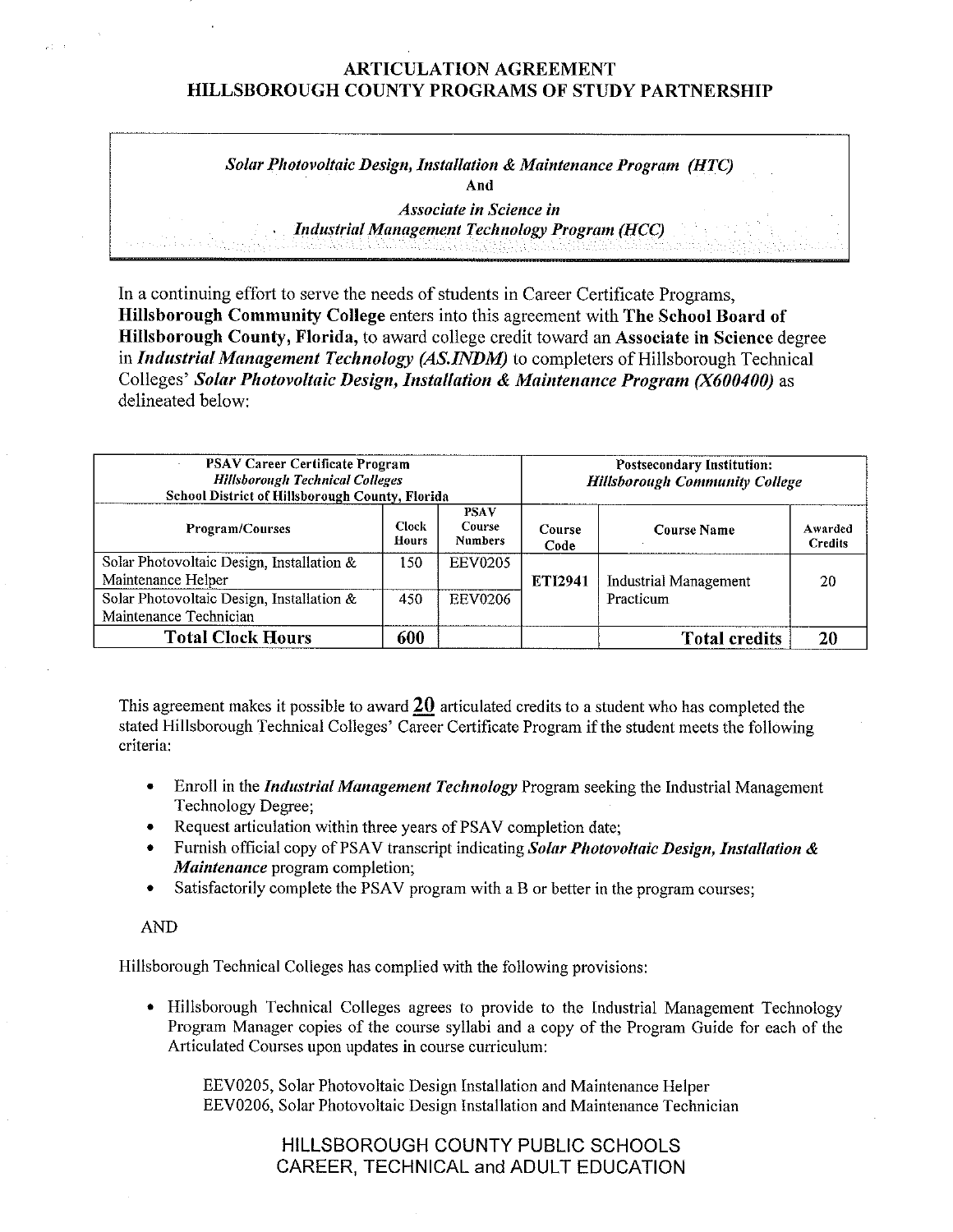### **ARTICULATION AGREEMENT HILLSBOROUGH COUNTY PROGRAMS OF STUDY PARTNERSHIP**

• Hillsborough Technical Colleges agree to meet the teaching objectives for each of the credited courses that Hillsborough Community College does for:

ETI2941, Industrial Management Practicum

• Hillsborough Technical Colleges agree to use the following textbooks for the Articulated Courses and not to change textbooks without the prior written permission of the Industrial Management Technology Program Manager:

Photovoltaic Systems, 3rd ed., 9781935941057 Electricity 1, 10<sup>th</sup> ed., 9781111646691 NFPA 70: National Electrical Code (NEC) 2014, 1st ed., 9781455906727

The articulating agency will annually review the contents of the curriculum and the qualifications of teachers employed by Hillsborough County Public Schools. The purpose ofthe review is to verify that competencies are being taught and are equivalent to the postsecondary institution's course(s) which has been designated as equivalent and for which college credit is being offered.

This articulation agreement for the *20* credit(s) toward the *Hillsborough Community College Industrial Management Tecltnology Degree* is effective upon final signature of both institutions' representatives, and will be reviewed five years from this date. This agreement may be terminated by either party upon 60 days written notice.

Signatures below indicate endorsement and attestation of this agreement.

I hereby endorse the above articulation agreement:

By: \_\_- -~ --

Betty Viamontes, Chair, Board of Trustees Betty Viamontes, Chair, Board of Trustees<br>Date:  $\begin{array}{c|c} \text{7AMARA} \text{1} & \text{7AMARA} \end{array}$ <br>Date: 0CT 1 5 2019

I hereby attest the above articulation/agreement:

 $By:$ 

OCT 1 5 <sup>2019</sup> By:-1-~~~~~4)~ ~ ====::::-- Date:

Richard Senker,  $\chi$ P of Academic Affai<br>Date:  $\frac{7}{2z/19}$ 

APPROVED AS TO FORM & LEGALITY

*(Y\KKcele* 

HILLSBOROUGH COUNTY PUBLIC SCHOOLS CAREER, TECHNICAL and ADULT EDUCATION

Hillsborough Community College The School Board of Hillsborough County, **Florida** 

By:

28 9 9 Date: 0CT 1 5 2019

By: Tell Called The Superintendent

OCT 1 5 2019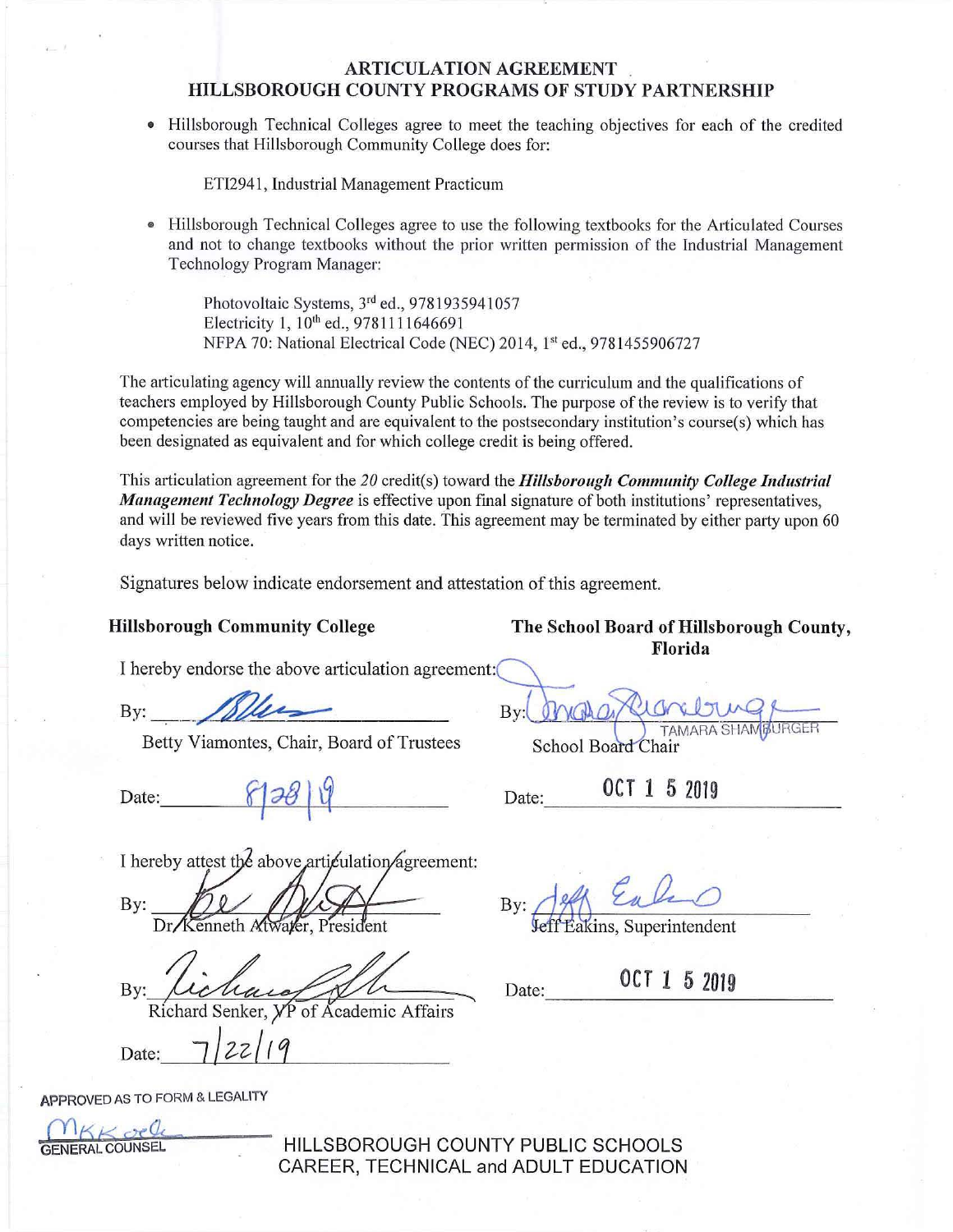### **Industry Certification/Credential/PSA V to AS Industrial Management Credit Articulation Identification Form**

**AS Degree Name:** Industrial Management Technology **CIP Number:** 1652020501

# **Industry Certification/Credential/PSAV: Solar Photovoltaic Design, Installation** & **Maintenance**

**College Credit:** According to State of Florida's Curriculum Frameworks (http://www.fldoe.org/academics/career-adult-edu/career-tech-edu/curriculum-frameworks/2017-18-frameworks/manufacturing.stml), the purpose of the AS Degree in Industrial Management Technology is to:

... *offer a sequence of courses that provides coherent and rigorous content aligned with challenging academic standards and relevant technical knowledge and skills needed to prepare for further education and careers in the manufacturing career cluster; provides technical skill proficiency, and includes competency-based applied learning that contributes to the academic knowledge, higher-order reasoning and problem-solving skills, work attitudes, general employability skills, technical skills, and occupationspecific skills, and knowledge of all aspects of the manufacturing career cluster.* 

The State Curriculum Framework goes on in the *Special Notes* section to state:

*Students may provide valid evidence oftechnical or industrial competencies as specified*  in the curriculum frameworks of an accredited postsecondary adult or postsecondary vocational institution. Students may also provide valid evidence of acquired skills *through portfolios, documented work history, and registered apprenticeship programs that meet program outcomes as determined by the college.* 

*Industrial elective credits may also be awarded based on the type of program, length of program, certifications or licenses awarded under articulation agreements between PSAV* program schools and/or industrial/technical license articulation agreements.

Industrial elective credits may also be satisfied by the completion of special courses and *certificate programs offered by the college specified in the elective section ofthe college's degree plan.* 

The purpose of this form is to document the validation of acceptable forms of evidence of the students' *technical or industrial competencies* and/or *acquired skills* that meet program outcomes.

The number of college credits awarded by the articulation agreement is determined by HCC faculty's assessment of the certification/credential/PSAV. A minimum of 30 clock hours of training or work experience will be required for every college credit awarded to a maximum of 30 credit hours. The 30 to **1** clock hour conversion is based on the guidelines for state reporting and FLDOE unit definition of a clock hour.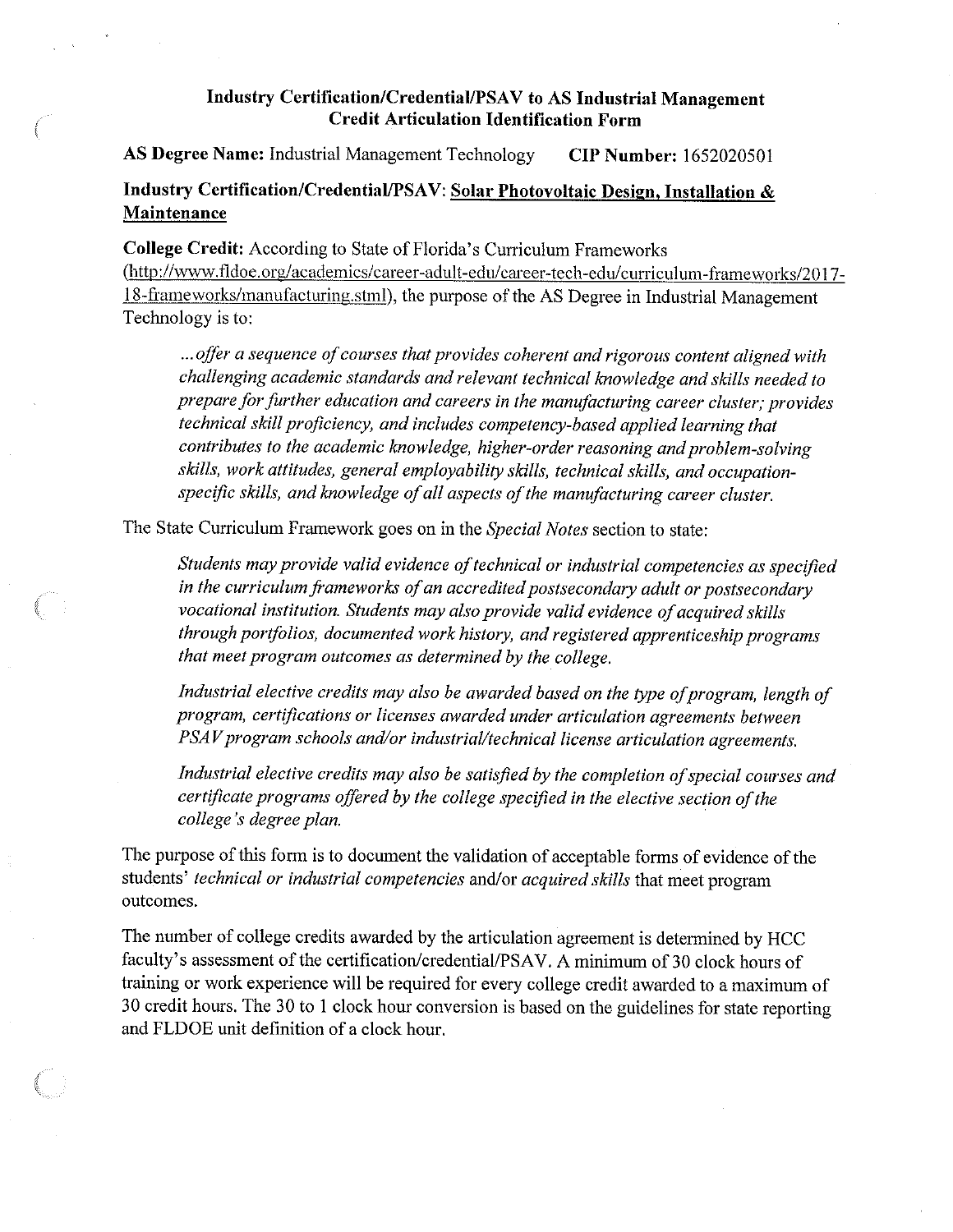Validation Mechanism: To be eligible for articulation, the student must show evidence of their current Solar Photovoltaic System Design, Installation & Maintenance certification/credential and it must have been issued within three (3) years prior to their enrollment in the program.

Rationale/Justification: Solar Photovoltaic System Design, Installation & Maintenance certification represents industry acknowledgement of technical skill attainment of competencies in the AS in Industrial Management Technology program. HCC faculty reviewed the following:

 $\chi$  State Curriculum Frameworks

**x** Course Syllabi

Course Exams

<u>★</u> Course Scope and Sequence

Textbooks/Course Materials

Other

The Solar Photovoltaic System Design, Installation & Maintenance certification/credential will serve as equivalent substitutions for the HCC courses identified below.

| Post-Secondary Adult Vocational/Apprenticeship/Corporate<br><b>Training Program</b> |                       |                                         | <b>Post-Secondary Institution:</b><br><b>Hillsborough Community College</b> |                               |                     |  |
|-------------------------------------------------------------------------------------|-----------------------|-----------------------------------------|-----------------------------------------------------------------------------|-------------------------------|---------------------|--|
| Program/Courses                                                                     | Clock<br><b>Hours</b> | <b>PSAV</b><br>Course<br><b>Numbers</b> | Course<br>Code                                                              | <b>Course Name</b>            | Awarde<br>d Credits |  |
| Solar Photovoltaic Design, Installation &<br>Maintenance Helper                     | 150                   | <b>EEV 0205</b>                         | ETI<br>294                                                                  | Industrial Mang.<br>Practicum | 26                  |  |
| Solar Photovoltaic Design, Installation &<br>Maintenance Technician                 | 450                   | <b>EEV 0206</b>                         |                                                                             |                               |                     |  |
| <b>Total Clock Hours</b>                                                            | 600                   |                                         |                                                                             | <b>Total credits</b>          |                     |  |

Total Credits Awarded for the courses listed above is  $\sqrt{2}$